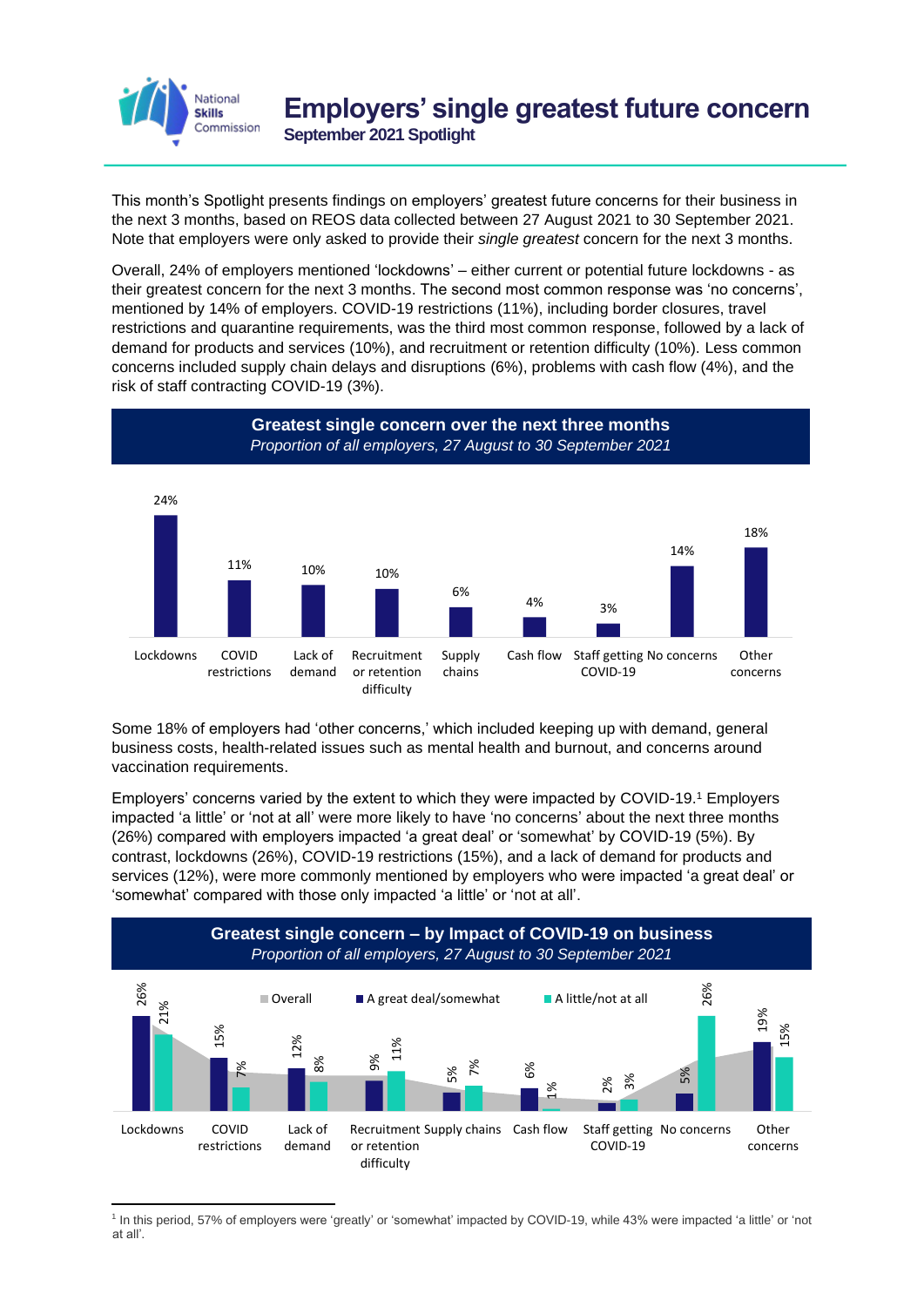Concerns also varied by the remoteness<sup>2</sup> of an employer's location. The proportion of employers who said that lockdowns were their greatest concern was higher in major cities than in outer regional and remote areas. Conversely, the proportion of employers who had 'no concerns' was highest in outer regional and remote areas. Recruitment and retention difficulty was a markedly more common concern in Outer Regional, Remote and Very Remote areas (17%) compared with Major Cities (8%).



The proportion of employers citing 'no concerns' varied substantially across states. Unsurprisingly, the states that have been most impacted by lockdowns – New South Wales and Victoria – were least likely to have 'no concerns', while employers in Western Australia (28%) and Tasmania (26%) were most likely to have 'no concerns'. Lockdowns were most commonly the greatest future concern for employers in Victoria (29%) and South Australia (28%), followed by New South Wales and Queensland (both 23%). Notably, employers in Western Australia were much more likely to be concerned about recruitment or retention difficulty (20%) compared with other states.



Results by selected industries reveal that employers in Professional, Scientific, and Technical Services (21%) were the most likely to have 'no concerns', while those in Accommodation and Food Services were the least likely to have 'no concerns' (8%). Concerns around current or future lockdowns were common across all industries, although most prevalent in Accommodation and Food Services and Wholesale Trade (both 26%). Supply chains were a common concern for Manufacturing (14%), Wholesale Trade (13%), Retail Trade (13%) and Construction (8%) but were rarely mentioned by employers in other reported industries.

<sup>&</sup>lt;sup>2</sup> The classification used in this section is based on the Accessibility and Remoteness Index of Australia (ARIA+), which divides Australia into 5 'Remoteness Areas': Major Cities of Australia, Inner Regional Australia, Outer Regional Australia, Remote Australia and Very Remote Australia. In this analysis, Outer Regional Australia, Remote Australia and Very Remote Australia